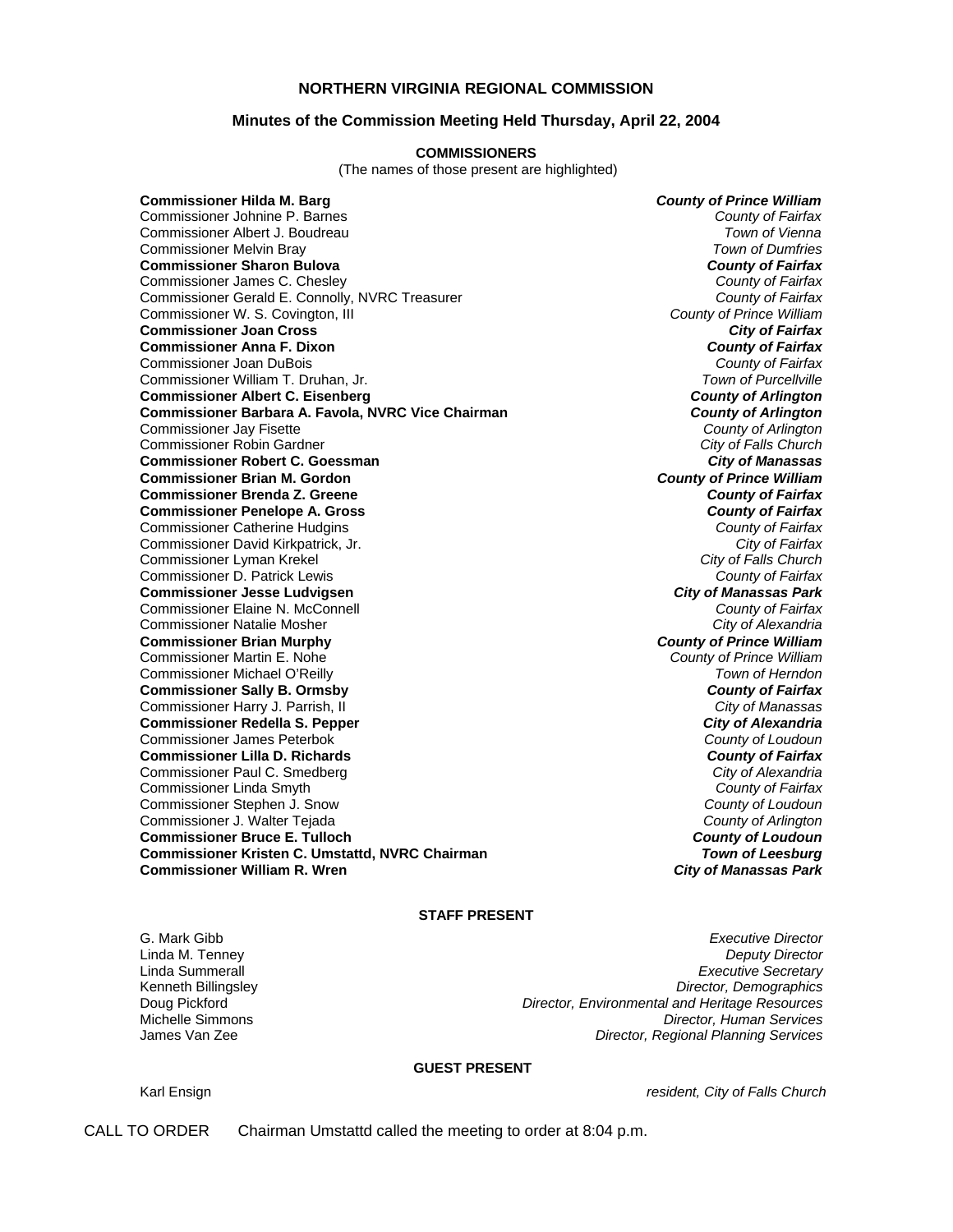Summary Minutes of the Commission April 22, 2004 Page 2

PLEDGE OF

ALLEGIANCE The Pledge of Allegiance was recited by all present.

- ROLL CALL The roll was called and all members present or absent were noted for the record.
- MINUTES Commissioner Wren moved approval of the minutes of the March 25, 2004, meeting of the Commission. The motion was seconded and carried, with the following Commissioners abstaining: Barg, Greene, Tulloch, Richards and Ormsby.
- PRESENTATION *A Fresh Perspective From Richmond*

 Chairman Umstattd welcomed Al Eisenberg, a member of the House of Delegates and a Commissioner representing Arlington County.

*Albert Eisenberg* Delegate Eisenberg noted that the Virginia General Assembly is the oldest continuous deliberative body in the Western hemisphere. Further, Delegate Eisenberg stated that this year is the first time since 1619 that the General Assembly has failed to pass a budget in the allotted time.

> Approximately 3,000 bills are submitted yearly, with approximately 900 to 950 bills actually passed each session. He added that under the budget scenario, the House bill to eliminate corporate sales tax exemptions includes the airlines industry, causing concern among the Northern Virginia Delegation, as well as the ship building industry, which concerns the Tidewater Delegation. The House claims that elimination of corporate sales tax exemptions would raise approximately \$550 million, while the state's tax department maintains only \$160 million would be raised.

> Delegate Eisenberg discussed the various budget compromises to date, adding that education is the top priority for members of both chambers, followed by public safety; the compromises eliminated funding for transportation improvements. He noted that the state budget has been cut by \$6 billion over the past two years — an average cut of twenty percent for each state agency, adding that only new revenue sources can fix the structural imbalance in the state budget.

> Reviewing legislation, Delegate Eisenberg commented that several bills that are tougher on drunk driving passed; the "21-day" rule concerning additional evidence to prove a prisoner is not guilty was repealed, but now a prisoner has only one time to submit the evidence; a bill providing additional funds for parkland conservation and acquisition passed but there is no money. Delegate Eisenberg expressed concern that the state may have to forego federal transportation funds because it lacks the required match. He added that he had one bill passed, prohibiting the sale of veteran grave markers because they are being stolen off the graves and sold on the Internet.

# *questions and*

*answers* Responding to Commissioner Richards' inquiry about juveniles charged as adults, Delegate Eisenberg replied that the General Assembly did not spend much time on this issue.

> Commissioner Favola asked about the state capping the car tax reimbursement at a certain level, to which Delegate Eisenberg said that is one proposal.

> Commissioner Gross asked Delegate Eisenberg if he thinks there might be a state budget by April 26. Delegate Eisenberg thought that was too soon, though he was confident a budget will be passed before June 30.

> Commissioner Favola stressed the importance of tax restructuring, with Commissioner Ormsby concurring. Delegate Eisenberg said major tax restructuring will not occur.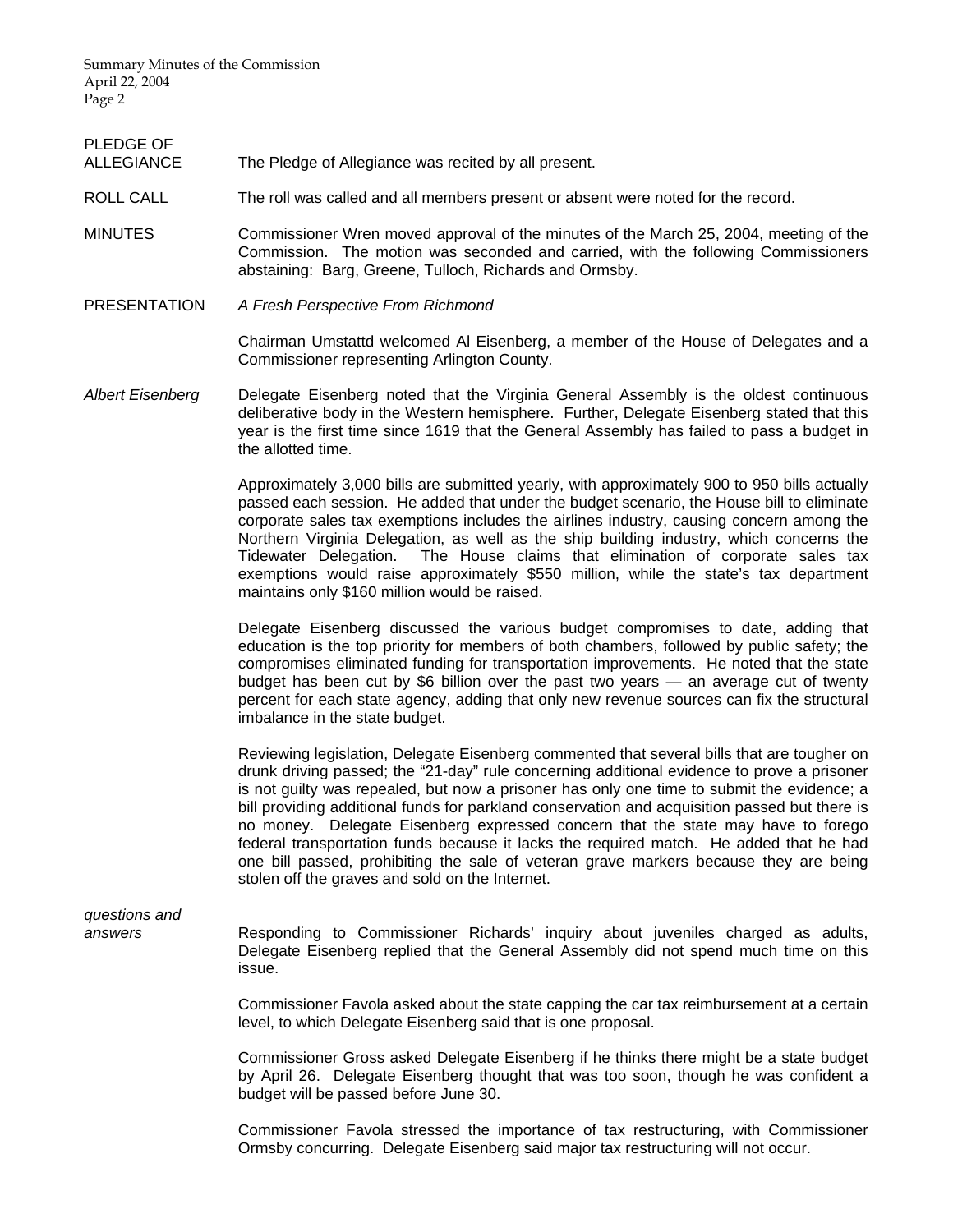The Commissioners thanked the Delegate Eisenberg and gave him a round of applause.

- CONSENT AGENDA The consent agenda, consisting of the items outlined below, was moved, seconded and unanimously carried.
	- A. Financial Reports for March 2004
	- B. Resolution No. P04-19: Authorization to Establish Staff Position Supporting Northern Virginia *ad hoc* Workgroup on Homeland Security

## EXECUTIVE DIRECTOR'S REPORT

 A. Mr. Gibb called the members' attention to the *2004 Northern Virginia Data Book* before them, adding that it is theirs to keep. The *Data Book* is produced every five years by NVRC's demographer, Ken Billingsley.

> Mr. Billingsley spoke briefly about the *Data Book*, explaining that it contains both comparative data and longitudinal data allowing the reader to see patterns. Four hundred copies have been published; NVRC will charge its local member governments and Virginia state agencies its base cost of \$30, and all other purchasers \$45. Additionally, 100 copies will be distributed for free, including complimentary copies to NVRC's 42 Commissioners.

> Mr. Billingsley also distributed a draft of the *National Rankings from the 2000 Census*. This provides a good picture of Northern Virginia jurisdictions in comparison to more than 3,100 other municipalities nationwide.

- B. Mr. Gibb reported that the James and Margaret Pickford Memorial Scholarships were inaugurated this academic year, with scholarships being awarded to both a graduate student and an undergraduate student.
- C. Doug Pickford, NVRC's Director of Environmental and Heritage Resources, reported that the Northern Virginia Visitors Consortium is preparing a "Cradle of Victory Trail" map in conjunction with the dedication of the World War II Veterans Memorial. Additionally, the Northern Virginia Visitors Consortium is arranging for live feeds of the opening ceremony at various locations in Northern Virginia where veterans can watch the proceedings. The Consortium has raised \$50,000 and is looking for additional sponsors.

## CHAIRMAN'S

REPORT

- A. Chairman Umstattd welcomed Commissioner Bruce Tulloch, a new representative from the Loudoun County Board of Supervisors.
- B. Chairman Umstattd announced she has appointed Commissioner Pepper to chair the Nominating Committee. The Nominating Committee will make its report at the Commission's May 27 meeting, at which time nominations may be made from the floor. A list of the members of the Nominating Committee was included in the meeting package.
- C. Sean Connaughton, Chairman of the Prince William Board of County Supervisors, is interested in hosting a regional forum on gangs in Northern Virginia. Commissioner Favola suggested that NVRC's Human and Community Services Committee work with Chairman Connaughton on this. Members agreed they are interested in this issue.